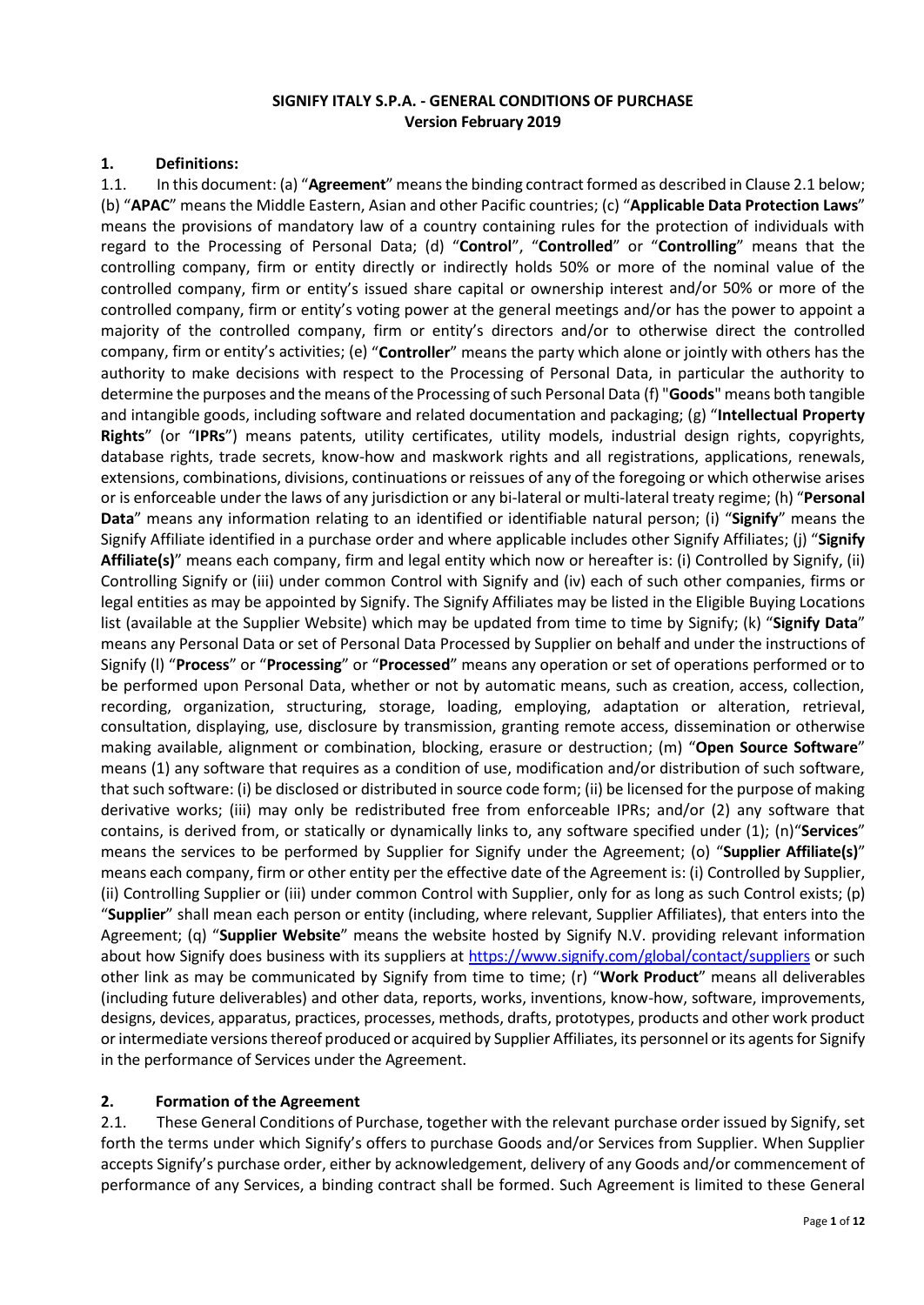Conditions of Purchase, the relevant purchase order and any attachments. Signify does not agree to any proposed amendment, alteration, or addition by Supplier. The Agreement can be varied only in writing signed by Signify. Any other statement or writing of Supplier shall not alter, add to, or otherwise affect the Agreement.

2.2. Signify is not bound by and hereby expressly objects to and rejects Supplier's general conditions of sale and any additional or different terms or provisions that may appear on any proposal, quotation, price list, acknowledgment, invoice, packing slip or the like used by Supplier. Course of performance, course of dealing, and usage of trade shall not be applied to modify these General Conditions of Purchase.

2.3. All costs incurred by Supplier in preparing and submitting any acceptance of Signify's offer shall be for the account of Supplier.

2.4. For certain countries a translated version of the Signify General Conditions of Purchase has been made available to Supplier on the following website: [https://www.signify.com/global/contact/suppliers/working](https://www.signify.com/global/contact/suppliers/working-with-signify/general-conditions-of-purchase)[with-signify/general-conditions-of-purchase.](https://www.signify.com/global/contact/suppliers/working-with-signify/general-conditions-of-purchase) In case of a conflict between a country specific translated version of the Signify General Conditions of Purchase and these Signify General Conditions of Purchase, the latter shall prevail.

2.5. For certain countries a country specific version of the Signify General Conditions of Purchase shall govern the Agreement, which country specific version has been made available to Supplier on the following website: [https://www.signify.com/global/contact/suppliers/working-with-signify/general-conditions-of](https://www.signify.com/global/contact/suppliers/working-with-signify/general-conditions-of-purchase)[purchase.](https://www.signify.com/global/contact/suppliers/working-with-signify/general-conditions-of-purchase)

### **3. Time of the Essence**

3.1. Time is of the essence and all dates referred to in the Agreement shall be firm. In the event that Supplier anticipates any difficulty in complying with any delivery date or any of its other obligations under the Agreement, Supplier shall promptly notify Signify in writing.

#### **4. Delivery of Goods**

4.1. All Goods shall be delivered DAP "named place" (as defined in the Incoterms 2010) with "named place" as the final place of delivery as mentioned on the purchase order. In case the purchase order contains a different Incoterm, the Incoterm on the purchase order prevails.

4.2. Delivery shall be completed as per the applicable Incoterm, but this shall not constitute acceptance of the Goods.

4.3. Supplier shall, concurrently with the delivery of the Goods, provide Signify with copies of all applicable licenses. Each delivery of Goods to Signify shall include a packing list stating at least (i) the applicable purchase order number, (ii) the Signify part number, (iii) the quantity shipped, and (iv) the date of shipment.

4.4. Supplier shall make no partial delivery or delivery before the agreed delivery date(s). Signify reserves the right to refuse delivery of Goods and return same at Supplier's risk and expense if Supplier defaults in the manner and time of delivery or in the rate of shipment. Signify shall not be liable for any costs incurred by Supplier related to production, installation, assembly or any other work related to the Goods, prior to delivery in accordance with the Agreement.

4.5. Any design, manufacturing, installation or other work to be performed by or on behalf of Supplier under the Agreement shall be executed with good workmanship and using proper materials and in accordance with all applicable laws, regulations and codes.

4.6. Supplier shall pack, mark and ship the Goods in accordance with sound commercial practices and Signify's specifications in such manner as to prevent damage during transport and to facilitate efficient unloading, handling and storage, and all Goods shall be clearly marked as destined for Signify. Notwithstanding the provisions of the applicable Incoterms, Supplier shall be responsible for any loss or damage due to its failure to properly preserve, package, handle (before delivery as per the applicable Incoterm) or pack the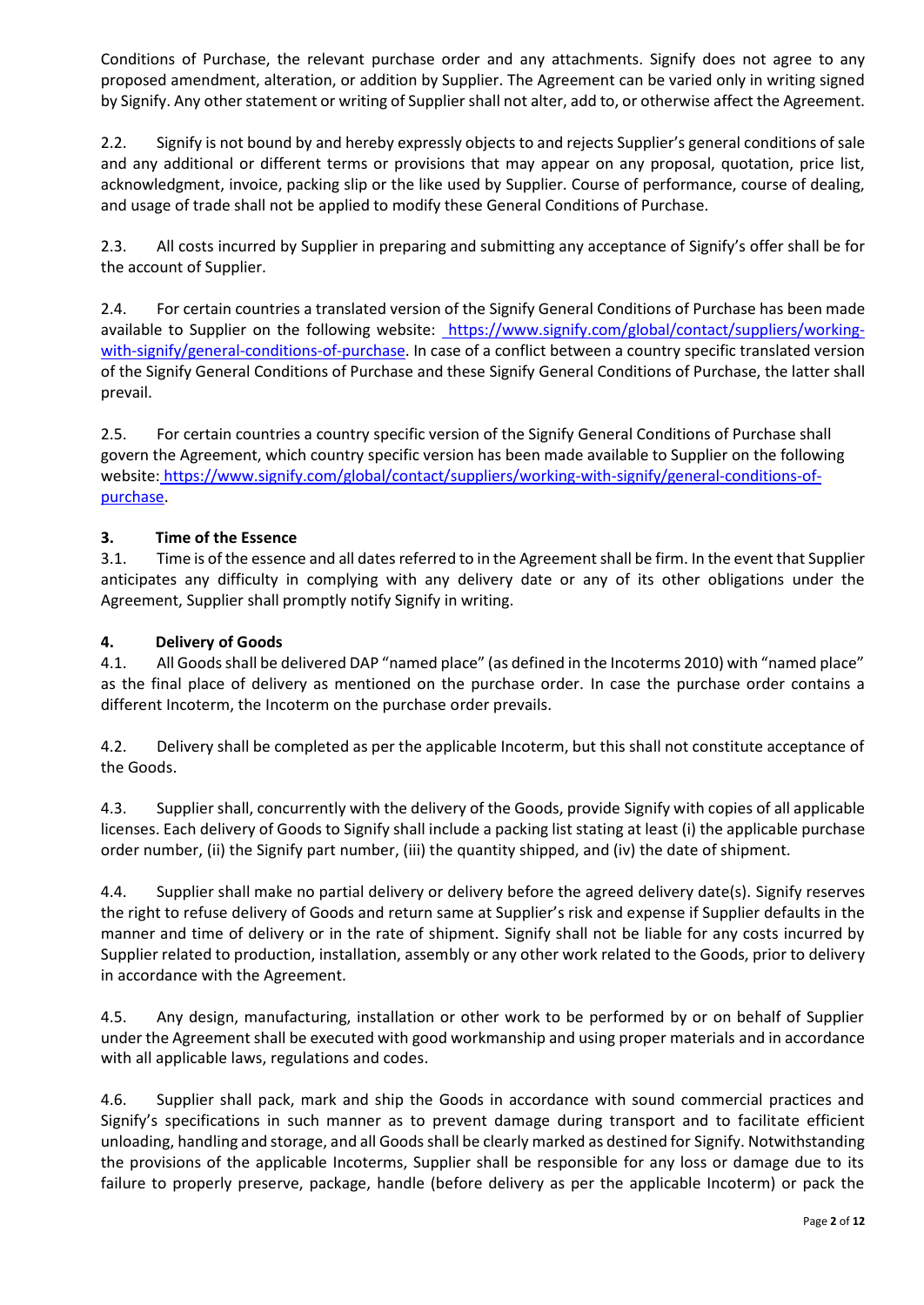Goods; Signify shall not be required to assert any claims for such loss or damage against the common carrier involved.

# **5. Changes to Goods**

5.1. Supplier shall not, without prior written consent of Signify, make any changes affecting Goods, including process or design changes, changes to manufacturing processes (including geographic location) changes affecting electrical performance, mechanical form or fit, function, environmental compatibility, chemical characteristics, life, reliability or quality of Goods or changes that could have material impact upon Supplier's quality system.

# **6. Inspection, Testing, Rejection of Goods**

6.1. Inspection, testing of or payment for the Goods by Signify shall not constitute acceptance. Inspection or acceptance of or payment for the Goods by Signify shall not release Supplier from any of its obligations, representations or warranties under the Agreement.

6.2. Signify may, at any time, inspect the Goods or the manufacturing process for the Goods. If any inspection or test by Signify is made on the premises of Supplier, Supplier shall provide reasonable facilities and assistance for the safety and convenience of Signify's inspection personnel.

If Signify does not accept any of the Goods, Signify shall promptly notify Supplier of such rejection, and Clause 11 below shall apply. Within two (2) weeks from such notification, Supplier shall collect the Goods from Signify at its own expense. If Supplier does not collect the Goods within said two (2) week period, Signify may have the Goods delivered to Supplier at Supplier's cost, or with the Supplier's prior consent destroy the Goods, without prejudice to any other right or remedy Signify may have under the Agreement or at law. Goods not accepted but already paid by Signify shall be reimbursed by Supplier to Signify and Signify shall have no payment obligation for any Good not accepted by Signify.

6.3. If, as a result of sampling inspection, any portion of a lot or shipment of like or similar items is found not to conform to the Agreement, Signify may reject and return the entire shipment or lot without further inspection or, at its option, complete inspection of all items in the shipment or lot, reject and return any or all nonconforming units (or accept them at a reduced price) and charge Supplier the cost of such inspection.

### **7. Performance of Services**

7.1. Supplier shall perform the Services with due skill and care, using the proper materials and employing sufficiently qualified staff.

7.2. Supplier shall be fully liable for the acts and omissions of any and all third parties with which it has contracted in connection with the Services.

7.3. Only written confirmation by Signify shall constitute acceptance of the Services performed. If Signify does not accept the Service and/or Work Product(s), Clause 11 below shall apply. Signify shall promptly notify Supplier of such rejection, and Supplier will, at its own expense, carry out the necessary corrections, additions and modifications reasonably requested by Signify in writing within thirty (30) days of such notification.

7.4. Supplier represents, warrants and agrees that, during his activity, he will comply with all the applicable laws relating to safety at the workplace and, in particular, with the Legislative Decree n. 81/2008 as further amended from time to time, and that he will comply with the "Documento Informativo dei Fornitori Appaltatori di Signify" ("Signify Environmental, Health and Safety Handbook").

### **8. Prices; Payment**

8.1. Unless provided otherwise in the purchase order issued by Signify, title in the Goods shall pass to Signify at the time risk is transferred to Signify pursuant to the applicable Incoterm.

8.2. All prices quoted in the Agreement shall be fixed prices. Supplier warrants that such prices are not in excess of the lowest prices charged by Supplier to other similarly situated customers for similar quantities of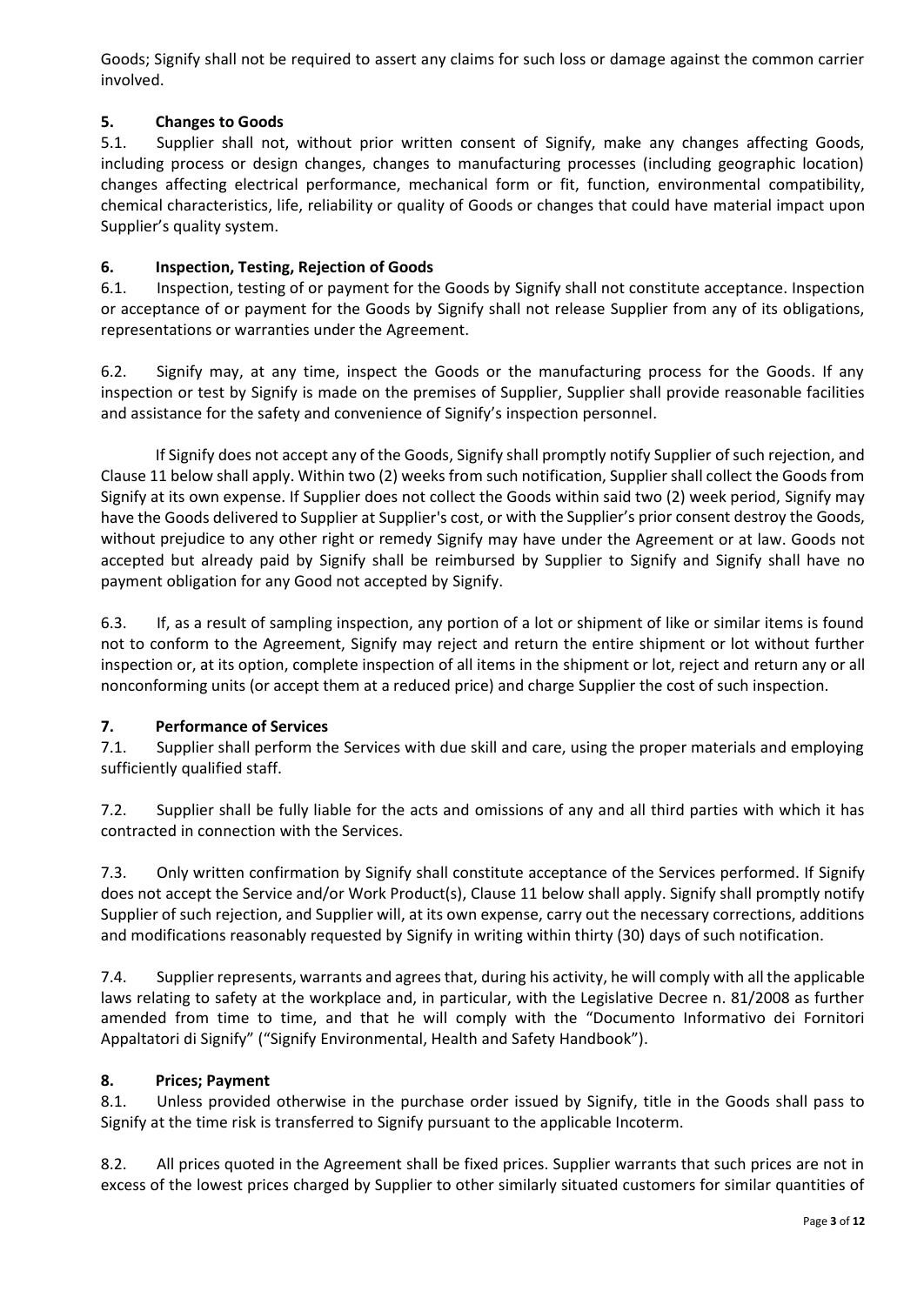Goods or Services of like kind and quality.

8.3. (i) All prices are gross amounts but exclusive of any value added tax (VAT), sales tax, GST (Goods and Services Tax), consumption tax or any other similar tax only. (ii) If the transactions as described in the Agreement are subject to any applicable VAT, sales tax, GST, consumption tax or any other similar tax, Supplier may charge VAT, sales tax, GST (Goods and Services Tax), consumption tax or any other similar tax to Signify, which shall be paid by Signify in addition to the prices quoted. Supplier is responsible for paying any applicable VAT, sales tax, GST (Goods and Services Tax), consumption tax or any other similar tax to the appropriate (tax) authorities. At or after the time delivery has been completed as per Clause 4 but ultimately within six months from delivery, Supplier shall issue an invoice meeting all applicable legal and fiscal requirements and which in any event shall contain: (i) name, address and VAT registration code of Signify, (ii) name, address and VAT registration code of Supplier, (iii) Supplier invoice reference number, (iv) the Signify purchase order number, (v) Supplier invoice date, (vi) amount payable and (vii) applicable currency. Supplier shall send the invoice to Signify according to the instructions as set forth on the purchase order.

8.4. Any license fees shall be included in the price.

8.5. Subject to the acceptance of the Goods, Services and/or Work Product by Signify, and unless provided otherwise in the purchase order of Signify, payment shall be made within ninety-five (95) days end of month from the receipt of the correct invoice to the extent allowed under applicable mandatory law, all in accordance with Clause 8.3 in the proper form. Signify performs its payment runs three times per month.

8.6. If Supplier fails to fulfill any of its obligations under the Agreement, Signify may suspend payment to Supplier upon notice to Supplier.

8.7. Supplier hereby unconditionally accepts that Signify and any of the Signify Affiliates shall at all times have the right to set-off any amounts that any Signify Affiliate owes to Supplier or Supplier Affiliates under this Agreement with any amounts that Supplier or Supplier Affiliates owes to any Signify Affiliate under the Agreement or any other agreement.

8.8. Supplier acknowledges and agrees that any amount to be paid by Signify to Supplier may be paid on Signify's behalf by another Signify Affiliate and/or a third party designated by Signify. Supplier shall treat such payment as if it were made by Signify itself and Signify's obligation to pay to Supplier shall automatically be satisfied and discharged in the amount paid by such entity or third party.

### **9. Warranty**

- 9.1. Supplier represents and warrants to Signify that all Goods, Services and/or Work Product(s):
- (a) are suitable for the intended purpose and shall be new, merchantable, of good quality and free from all defects in design, materials, construction and workmanship;
- (b) strictly comply with the specifications, approved samples and all other requirements under the Agreement;
- (c) are delivered with all required licenses which shall remain valid and in place, and with the scope to properly cover the intended use. Furthermore, all such licenses shall include the right to transfer and the right to grant sublicenses;
- (d) shall be free from any and all liens and encumbrances;
- (e) have been designed, manufactured and delivered in compliance with all applicable laws (including labor laws), regulations, EC Directive 2001/95 on General Product Safety and the then current Supplier Sustainability Declaration which can be found at the Supplier Website;
- (f) are provided with and accompanied by all information and instructions necessary for proper and safe use;
- (g) all packaging and components supplied to Signify comply with the Regulated Substances List (RSL), which can be found at the Supplier Website or will be sent to Supplier upon its first written request. Supplier shall furnish to Signify any information required to enable Signify to comply with such laws, rules, and regulations in its use of the Goods and Services; and
- (h) will be accompanied by written and detailed specifications of the composition and characteristics, to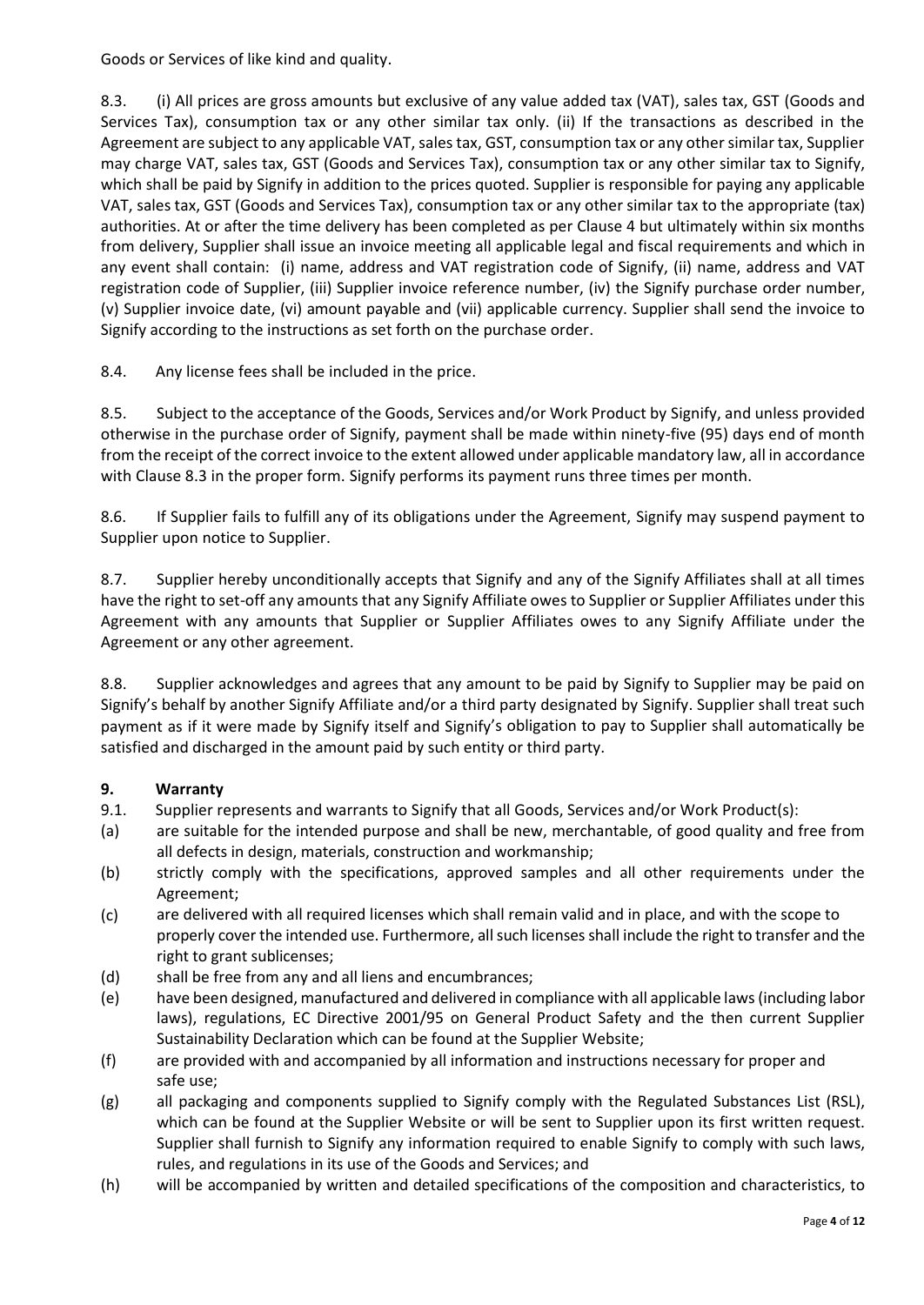enable Signify to transport, store, process, use and dispose of such Goods and/or Work Product safely and in compliance with law.

9.2. The warranties stated in Clause 9.1 are not exhaustive and shall not be deemed to exclude any warranties set by law, Supplier's standard warranties or other rights or warranties which Signify may be entitled to. These warranties shall survive any delivery, inspection, acceptance, payment or resale of the Goods, and shall extend to Signify and its customers.

9.3. Without prejudice to any other rights accruing under the Agreement or law, the warranties set forth in Clause 9.1 will subsist for a period of thirty-six (36) months from the date of delivery as per Clause 4.2, or such other period as agreed in the Agreement (the "Warranty Term"). Goods repaired or replaced within the Warranty Term are warranted for the remainder of the original Warranty Term of said Goods, or twelve (12) months following the delivery date of such repaired or replaced Goods, whichever is longer.

9.4. Supplier agrees that, upon request of Signify, it shall register and use BOMcheck [\(https://www.bomcheck.net/\)](https://www.bomcheck.net/) to make substance compliance declarations including ROHS, REACH and other applicable regulatory requirements by making declarations in BOMcheck to fully comply with the Signify RSL, unless otherwise agreed with Signify. Supplier will also adhere to future RSL changes following notification from BOMcheck or other non- registered correspondence and is and will be fully compliant with the updated Signify RSL within 1 month of receiving the notification, unless otherwise agreed with Signify. Signify may reject deliveries that do not comply with these requirements.

### **10. Open Source Software Warranty**

10.1. Unless the inclusion of Open Source Software is specifically authorized in writing by duly authorized officers of Signify and unless otherwise stated in the Agreement, Supplier represents and warrants that the Goods do not include any portion of any Open Source Software.

#### **11. Non-conformity**

11.1. If any Goods, Services or Work Products are defective, latent or otherwise do not conform to the requirements of the Agreement, Signify shall notify Supplier and may, without prejudice to any other right or remedy available to it under the Agreement or at law, at its sole discretion:

- (a) require performance by Supplier;
- (b) require delivery of substitute Goods or Work Products;
- (c) require Supplier to remedy the lack of conformity by repair;
- (d) declare the contract rescinded; or
- (e) reduce the price in the same proportion as the value of the Goods or Services actually delivered, even if that results in a full refund of the price paid to Supplier.

Supplier acknowledges and accepts that in the event that Signify elects Supplier to remedy the lack of conformity by repair, Signify entitled is to determine to have such non-confirming Goods or Work Products repaired by Supplier, whether or not in the field, with other components than those used by Supplier.

11.2. Supplier shall bear all cost of repair, replacement and transportation of the nonconforming Goods, and shall reimburse Signify in respect of all costs and expenses (including, without limitation, inspection, handling and storage costs) reasonably incurred by Signify in connection therewith.

11.3. Risk in relation to the nonconforming Goods shall pass to Supplier upon the date of notification thereof.

#### **12. Ownership and Intellectual Property**

12.1. All machinery, tools, drawings, specifications, raw materials and any other property or materials furnished to Supplier by or for Signify, or paid for by Signify, for use in the performance of the Agreement, shall be and remain the sole exclusive property of Signify Holding B.V. and shall not be furnished to any third party without Signify's prior written consent, and all information with respect thereto shall be confidential and proprietary information of Signify. In addition, any and all of the foregoing shall be used solely for the purpose of fulfilling purchase orders from Signify, shall be marked as owned by Signify Holding B.V., shall be held at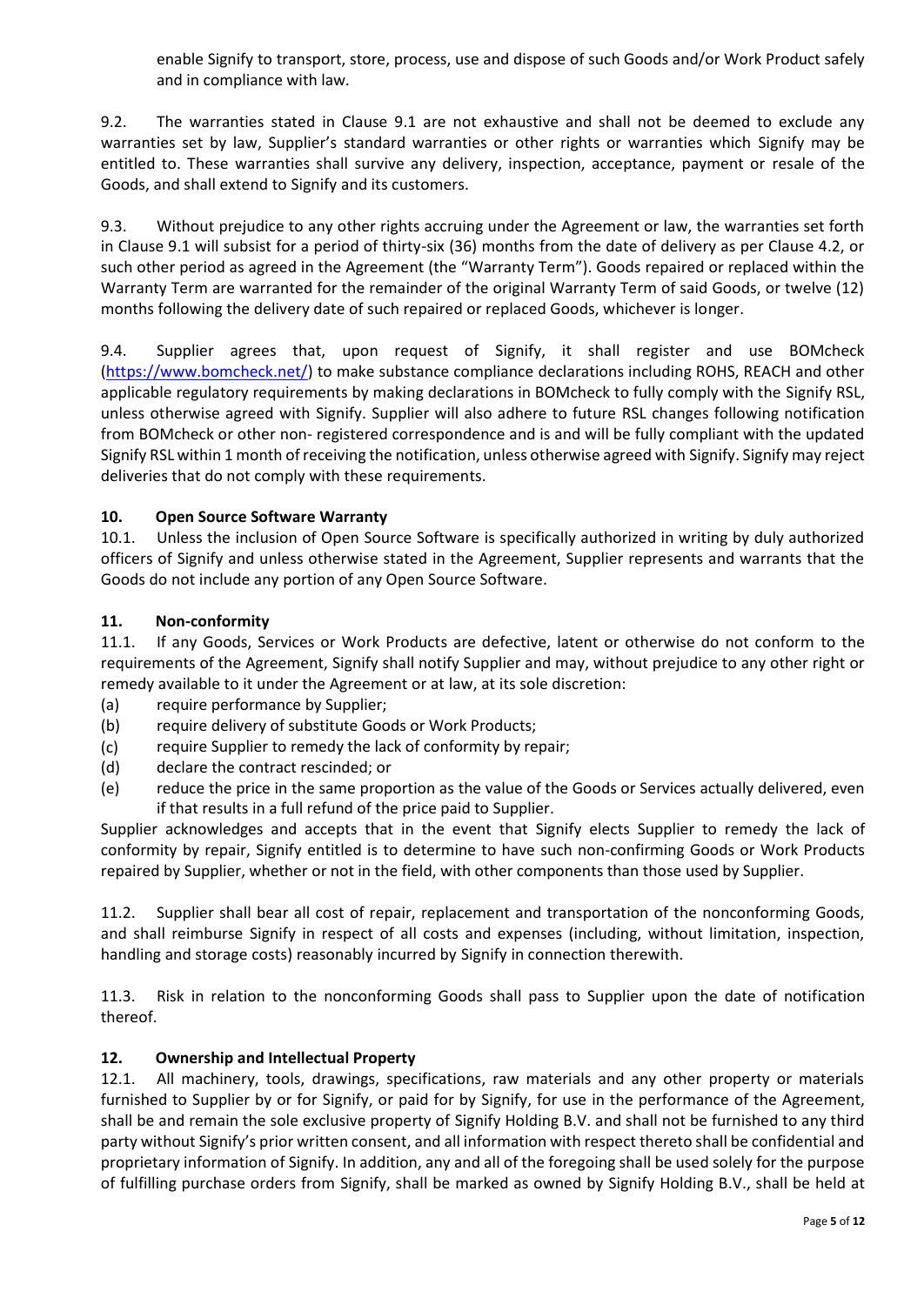Supplier's risk, shall be kept in good condition and, if necessary, shall be replaced by Supplier at Supplier's expense, shall be subject to periodic inventory check by Supplier as reasonably requested from time to time by Signify, and shall be returned promptly upon Signify's first request. Except as otherwise expressly agreed in writing, Supplier agrees to furnish at its own expense all machinery, tools, and raw materials necessary to perform its obligations under the Agreement.

12.2. Supplier represents and warrants to Signify that the Goods and Services do not and shall not, alone or in any combination, infringe or violate any third party (including Supplier's employees and subcontractors) IPRs.

12.3. The purchase of the Goods and/or Services shall confer on Signify and its Signify Affiliates an irrevocable, world-wide, royalty-free and fully paid up, non-exclusive and perpetual license under all IPRs owned or controlled, directly or indirectly, by Supplier to use, make, have made, build-in, have built-in, market, sell, lease, license, distribute and/or otherwise dispose of the Goods and/or Services, including but not limited to machinery, tools, drawings, designs, software, demos, moulds, specifications or pieces.

12.4. Signify shall retain all rights in any samples, data, works, materials and intellectual and other property provided by Signify to Supplier. All rights in and titles to the Work Product shall become Signify's property. Supplier shall execute and deliver any documents and do such things as may be necessary or desirable in order to carry into effect the provisions of this Clause 12.4.

12.5. Supplier shall not have any right, title or interest in or to any samples, data, works, materials, trademarks, trade names, or any other intellectual property rights owned by or licensed to Signify. Supplier shall not use any trademark, trade name, other indication or any other intellectual property rights owned by or licensed to Signify in relation to the Goods or Services alone or in any combination without Signify's prior written approval and any use as authorized by Signify shall be strictly in accordance with the instructions of Signify.

12.6. Supplier shall not, without Signify's prior written consent, publicly make any reference to Signify, whether in press releases, advertisements, sales literature or otherwise.

### **13. Intellectual Property Indemnification**

13.1. Supplier shall indemnify and hold harmless Signify, Signify Affiliates, agents and employees and any person selling or using any of Signify's products in respect of any and all claims, damages, costs and expenses (including but not limited to loss of profit and reasonable attorneys' fees) in connection with any third party claim that any of the Goods or Services alone or in any combination or their use infringes any third party IPRs, or, if so directed by Signify, shall defend any such claim at Supplier's own expense.

13.2. Signify shall give Supplier prompt written notice of any such claim, provided, however, any delay in notice shall not relieve Supplier of its obligations hereunder except to the extent it is prejudiced by such delay. Supplier shall provide all assistance in connection with any such claim as Signify may reasonably require.

13.3. In addition to Signify's rights hereunder or under applicable law, if any Goods or Services alone or in any combination, supplied under the Agreement are held to constitute an infringement or if their use is enjoined, Supplier shall, as directed by Signify, but at its own expense: either

- (a) procure for Signify or customers the right to continue using the Goods or Services alone or in any combination; or
- (b) replace or modify the Goods or Services alone or in any combination with a functional, noninfringing equivalent.

13.4. If Supplier is unable either to procure for Signify the right to continue to use the Goods or Services alone or in any combination or to replace or modify the Goods or Services alone or in any combination in accordance with the above, Signify may terminate the Agreement and upon such termination, Supplier shall reimburse to Signify the price paid, without prejudice to Supplier's obligation to indemnify Signify as set forth herein.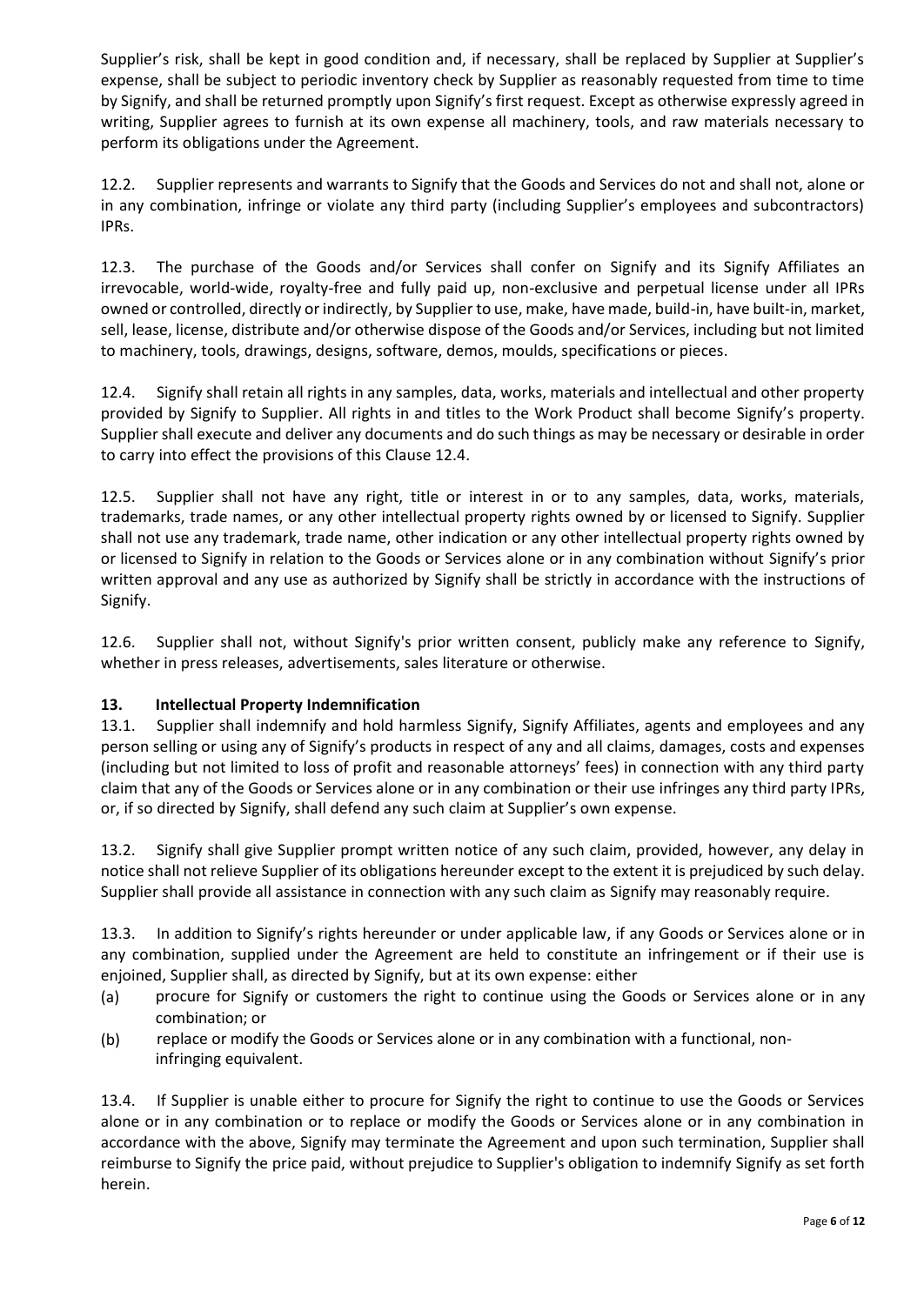### **14. Liability, Indemnification**

14.1. Supplier shall be liable towards Signify for all costs, damage, losses, penalties, claims, liabilities suits, judgments, demands and expenses, reasonable attorneys' fees (including special, indirect, incidental, consequential damage) incurred by Signify, arising from or relating to any breach by Supplier of its obligations, representations or warranties under the Agreement and, without any notification or additional act of Signify being required.

14.2. Supplier will indemnify and hold harmless Signify, Signify Affiliates and their respective directors, officers, employees, customers, agents, shareholders from any third-party claims brought against them arising from or related to any breach by Supplier of its obligations, representations or warranties under the Agreement.

### **15. Compliance with Laws**

15.1. Supplier shall at all times comply with all laws, rules, regulations, and ordinances applicable to the Agreement, including, but not limited to, all fair labor, equal opportunity, and environmental compliance laws, rules, regulations, and ordinances. Supplier shall furnish to Signify any information required to enable Signify to comply with any applicable laws, rules, and regulations in its use of the Goods and Services.

15.2. Supplier represents that neither Supplier nor any of its Supplier Affiliates, nor any of their its respective owners, officers, directors, employees, agents or other third parties acting for or on their behalf, have in the last five years been alleged to or have been found to have violated any law in relation to anti-bribery and anticorruption. Supplier will conduct its business honestly and not engage in any acts of bribery or corruption. Supplier's breach of this Clause 15.2 is ground for immediate termination of the Agreement without Signify and Signify Affiliates incurring any liability towards Supplier and Supplier Affiliates and Signify and Signify Affiliates will be entitled to any other remedies available at law or in equity.

15.3. If Supplier is a person or legal entity doing business in the United States, and the Goods and/or Services are sold to Signify under federal contract or subcontract, all applicable procurement regulations required by federal statute or regulation to be inserted in contracts or subcontracts are hereby incorporated by reference. Additionally, if Supplier is a person or legal entity doing business in the United States, the Equal Employment Opportunity Clauses set forth in 41 Code of Federal Regulations, Chapters 60-1.4, 60-250.5, and 60-741.5, are hereby incorporated by reference.

### **16. Privacy and data protection**

16.1. Each party shall comply with all Applicable Data Protection Laws. Signify hereby informs Supplier and Supplier acknowledges and agrees that Signify will Processes Personal Data in accordance with the "Signify Privacy Notice for customers, consumers and other business persons" which is available on <https://www.signify.com/global/privacy/legal-information/privacy-notice> under the "Legal information" section.

16.2. If and to the extent Supplier, in the context of the Agreement, will Process Signify Data, Supplier undertakes and warrants to Signify that it will:

- a) Process Signify Data: (i) exclusively on behalf and for the benefit of Signify; and (ii) only in compliance with the instructions of Signify as documented in the Agreement and as may additionally be provided by Signify from time to time; and (iii) in compliance with Applicable Data Protection Laws.
- b) Process Signify Data exclusively for the following purposes, and not process such data for any other purpose, including for its own commercial benefit, unless Signify has provided its prior express written approval: (i) provision of the services requested by Signify; (ii) execution of instructions provided by Signify; (iii) compliance with applicable law;
- c) implement appropriate technical, physical and organizational security measures to protect Signify Data against misuse, accidental or unlawful destruction or accidental loss, unlawful alteration, unauthorized disclosure (including remote access), or access, and against all other forms of unlawful Processing (including unnecessary collection or further Processing).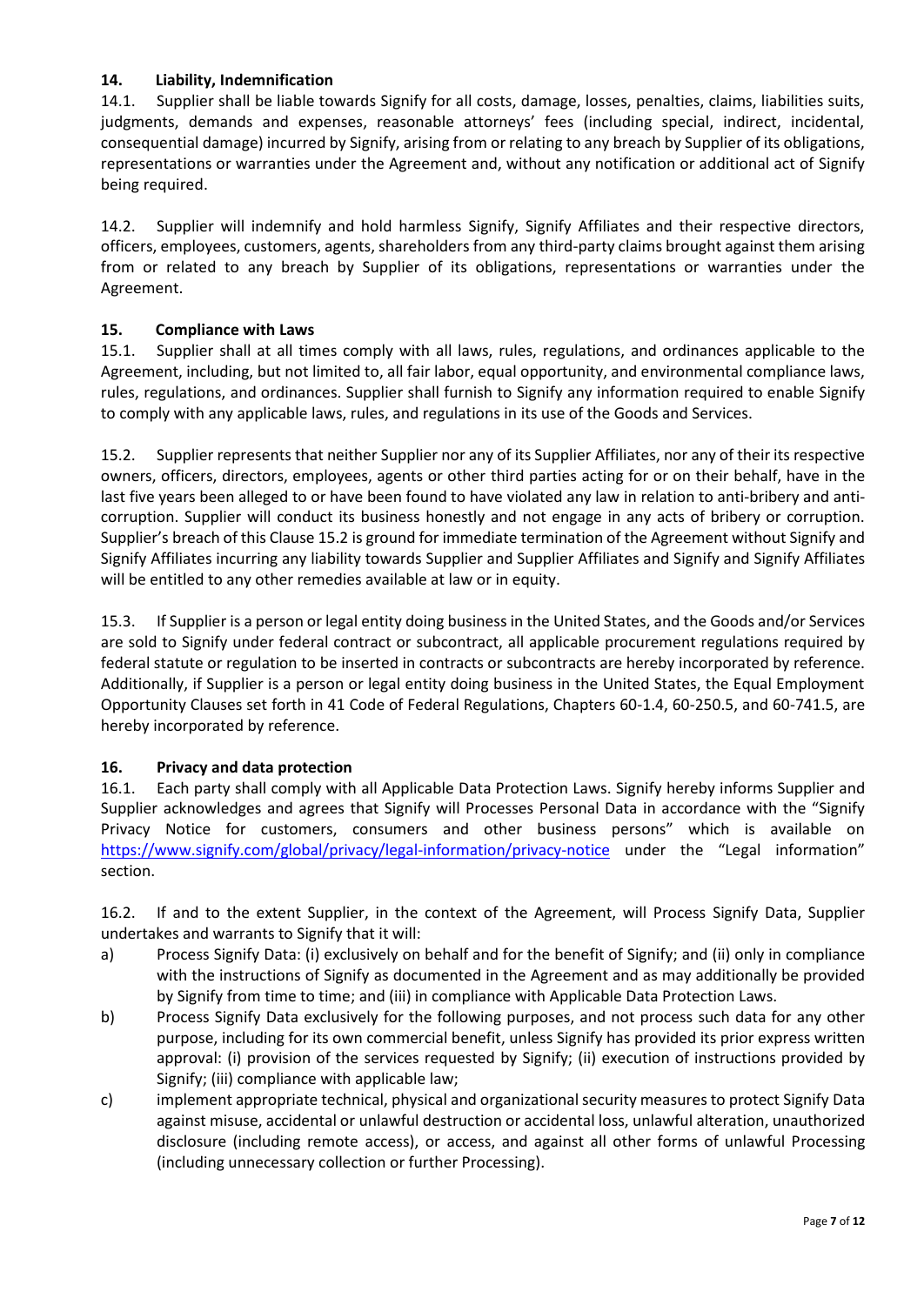- d) promptly notify Signify, in writing and in any case within twenty-four (24) hours from the moment it: i) became aware of any legally binding request for disclosure of the Signify Data by a law enforcement authority unless otherwise prohibited by law; or ii) detects or reasonable suspects any incident of security leading to the unlawful destruction, loss, alteration, unauthorized disclosure, use or Processing of, or access to, Signify Data; in the event of a Personal Data breach, Supplier will take adequate remedial measures, and provide Signify with all relevant information as requested by Signify to address the Personal Data breach;
- e) keep Signify Data confidential;
- f) will make sure that its personnel authorized to process Signify Data: i) only Process Signify Data to the extent necessary to provide the Goods and/or Services (on a need to know basis); and ii) will be legally bound to confidentiality obligations;
- g) taking into account the nature of the Goods and/or Services, cooperate with Signify to address any privacy-related requests, inquiries and/or complaints (if any) from individuals, including but not limited to requests to correct, delete or block Signify Data. Supplier will not respond to any privacy-related request, inquiry and/or complaint related to Signify Data without the prior express written approval of Signify;
- h) not engage for the processing of Signify Data any subcontractors without the prior express written approval of Signify. If Signify approves the use of one or more subcontractors for the processing of Signify Data, Supplier shall in any case ensure that: (i) any engaged subcontractor is legally bounded in writing to the same restrictions and level of obligations with respect to the processing of Signify Data as those which Supplier is bound under the Agreement; (ii) Supplier remains fully liable to Signify for any acts or omissions of subcontractors in regard to their Processing of Signify Data;
- i) not transfer any Signify Data from within the European Economic Area member states ("**EEA**") to any countries outside the EEA not subject to an adequacy decision of the European Commission [\(https://ec.europa.eu/info/law/law-topic/data-protection/data-transfers-outside-eu/adequacy](https://ec.europa.eu/info/law/law-topic/data-protection/data-transfers-outside-eu/adequacy-protection-personal-data-non-eu-countries_en)[protection-personal-data-non-eu-countries\\_en\)](https://ec.europa.eu/info/law/law-topic/data-protection/data-transfers-outside-eu/adequacy-protection-personal-data-non-eu-countries_en) unless: i) such transfer is justified by a valid legal basis; or ii) Signify has given its prior express written approval (Signify may subject its approval to further instructions and conditions);
- j) at the request of Signify: (i) allow for and contribute to audits, including inspections, with regard to the Processing of Signify Data; (ii) submit its relevant data processing facilities, practices, procedures and documentation relating to the Processing of Signify Data to such audits, to be conducted by Signify or by a qualified independent assessor selected by Signify;
- k) make available to Signify all information necessary to demonstrate compliance with Applicable Data Protection Law and actively cooperate and assist Signify in order to take all necessary steps to ensure compliance with Applicable Data Protection Law; and
- l) Process Signify Data for the duration of the Agreement, unless otherwise agreed upon in writing; upon termination of the Agreement (in whole or in part), Supplier will return the Signify Data and copies thereof to Signify or will securely destroy or erase such Signify Data, except to the extent Applicable Data Protection Law provides otherwise.

Parties agree that: (i) the subject matter of the Processing of Signify Data by Supplier is the provision of Goods and/or Services pursuant to the Agreement; (ii) the types of Signify Data under Processing may include, but are not limited to, personal identification data, contact information data and other information relating to an identified or identifiable natural person; (iii) the categories of individuals under Processing may include, but are not limited to, consumers, business customers, employees, other natural persons.

16.3. With regard to set of Personal Data that parties Process as autonomous Controllers, insofar as Signify transfers to Supplier Personal Data originating from EEA, Supplier undertakes and warrants that it will Process such set of Personal Data only within countries of member states of EEA unless: (i) Signify and Supplier have previously entered into the appropriate EU Standard Contractual Clauses (Controller to Controller); or (ii) Supplier has implemented Binding Corporate Rules that have received European approval and that cover all of the Personal Data that Supplier will receive in its capacity as Controller; or (iii) the non-EEA countries where Supplier will Process such Personal Data have received a binding adequacy decision by the European Commission; or (iv) another validly executed transfer mechanism applies to the transfer of Personal Data to these countries that have not received a binding adequacy decision by the European Commission.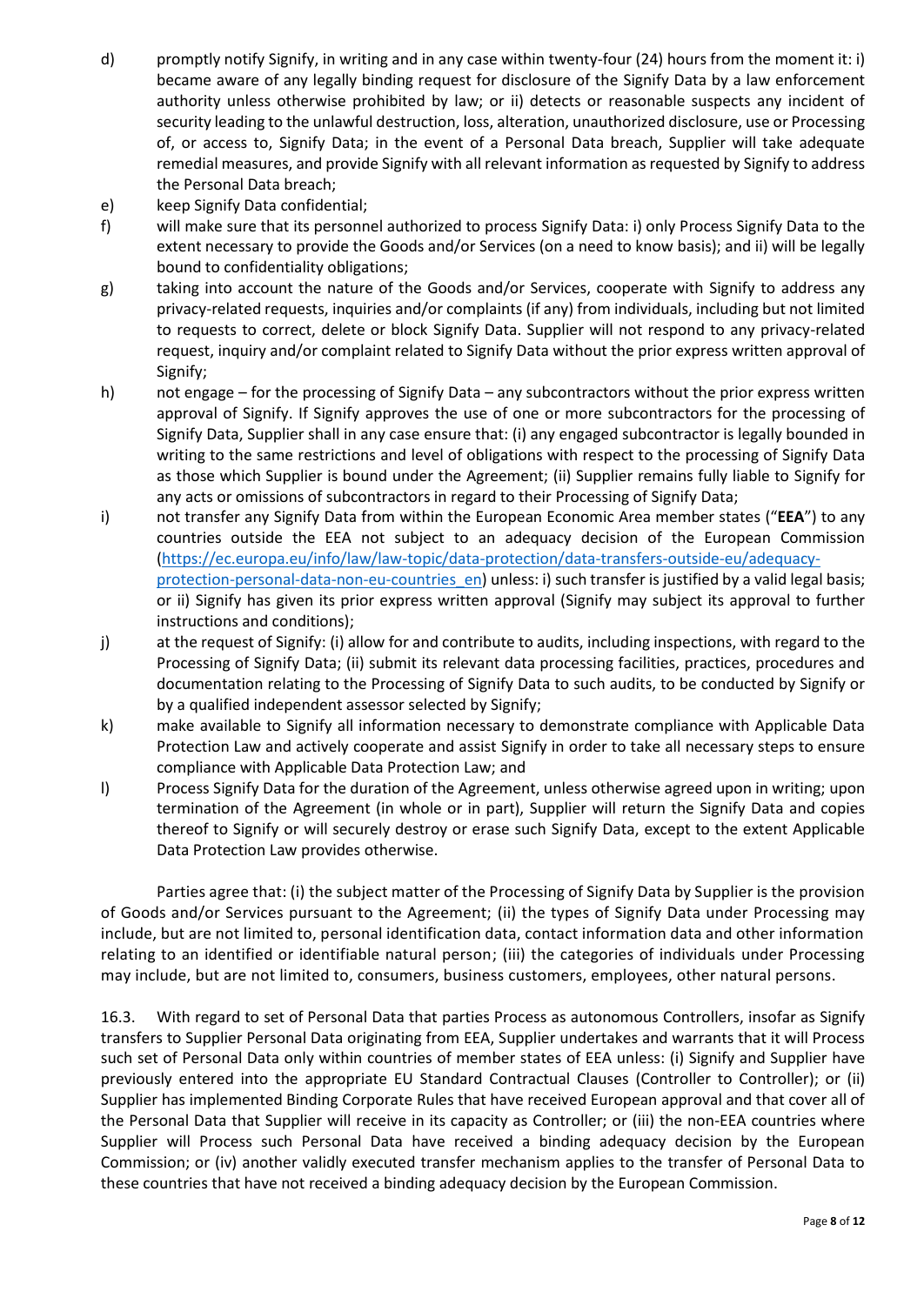# **17. Export Controls Compliance**

17.1. Supplier agrees and warrants that it will comply with all applicable international and national export control laws and regulations and it will not export or re-export, directly or indirectly, any information, goods, software and/or technology to any country for which the European Union or the United States of America or any other country, at the time of export or re-export, requires an export license or other governmental approval, without first obtaining such license or approval.

17.2. Supplier agrees to inform Signify in writing whether or not the supplied information, goods, software and/or technology is US controlled and/or controlled under the export control laws of its own country, and if so, Supplier will inform Signify about the extent of the restrictions (including but not limited to export control legal jurisdiction, export control classification numbers, export control licenses and/or CCATS as applicable).

17.3. Supplier shall obtain all international and national export licenses or similar permits required under all applicable export control laws and regulations and shall provide Signify with all information required to enable Signify and its customers to comply with such laws and regulations.

17.4. Supplier will indemnify and hold Signify harmless from any claims, liabilities, penalties, forfeitures, and associated costs and expenses (including attorney's fees), which Signify may incur due to Supplier's noncompliance with applicable laws, rules and regulations. Supplier agrees to notify Signify promptly of Supplier's receipt of any such notice of a violation of any export control related law, rule or regulation, which may affect Signify.

### **18. Customs Compliance**

18.1. On an annual basis, or upon earlier request of Signify, Supplier shall provide Signify with a supplier declaration of origin in relation to the Goods sufficient to satisfy the requirements of (i) the customs authorities of the country of receipt, and (ii) any applicable export licensing regulations, including those of the United States. In particular, the declaration should explicitly mention whether the Goods, or part thereof, have been produced in the United States or originate in the United States. Dual-use Goods, or otherwise classified Goods supplied by Supplier should be clearly identified by their classification code.

18.2. For all Goods that qualify for application of Regional or Free Trade Agreements, General Systems of Preference or other preferential arrangements, it is the responsibility of the Supplier to deliver products with the appropriate documentary evidence (e.g. Supplier's declaration, preferential origin certificate/invoice declaration) to confirm the preferential origin status.

18.3. Supplier shall mark every Good (or the Good's container if there is no room on the Good itself) with the country of origin. Supplier shall, in marking the Goods, comply with the requirements of the customs authorities of the country of receipt. If any Goods are imported, Supplier shall when possible allow Signify to be the importer of record. If Signify is not the importer of record and Supplier obtains duty drawback rights to the Goods, Supplier shall, upon Signify request, provide Signify with documents required by the customs authorities of the country of receipt to prove importation and to transfer duty drawback rights to Signify.

### **19. Limitation of Liability of Signify**

19.1. To the maximum extent permitted by applicable law, the total aggregate liability and obligations of Signify arising from or relating to the Agreement shall be limited to Signify's obligation to pay for the undisputed, due and payable invoices for the delivery of the Goods and Services in accordance with the such Agreement.

### **20. Force Majeure**

20.1. In the event that Supplier is prevented from performing any of its obligations under the Agreement for reason of force majeure (being an event unforeseeable and beyond the control of Supplier) and Supplier has provided sufficient proof for the existence of the force majeure, the performance of the obligation concerned shall be suspended for the duration of the force majeure. Signify shall be entitled to terminate the Agreement with immediate effect by written notice to Supplier, immediately if the context of the nonperformance justifies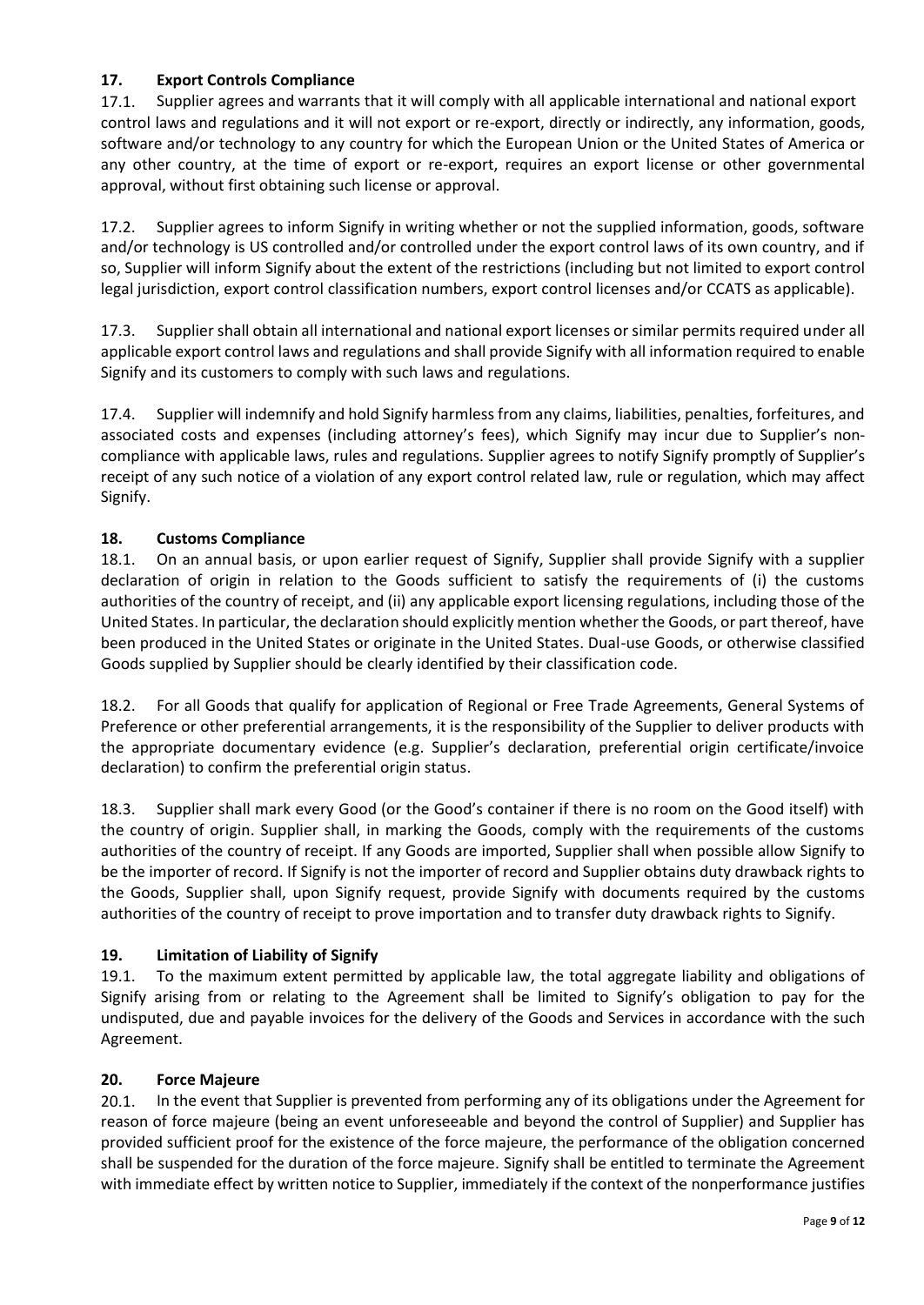immediate termination, and in any event if the circumstance constituting force majeure endures for more than thirty (30) days and, upon such notice, Supplier shall not be entitled to any form of compensation in relation to the termination. Force majeure on the part of Supplier shall in any event not include shortage of personnel or production materials or resources, strikes, not officially declared epidemic or pandemic, breach of contract by third parties contracted by Supplier, financial problems of Supplier, nor the inability of Supplier to secure the necessary licenses in respect of software to be supplied or the necessary legal or administrative permits or authorizations in relation to the Goods or Services to be supplied.

# **21. Suspension, Termination and Termination for convenience**

21.1. Without prejudice to any other right or remedy available to Signify under the Agreement or at law, Signify shall be entitled at its discretion to suspend the performance of its obligations under the Agreement in whole or in part or to terminate the Agreement in whole or in part by means of written notice to Supplier in the event that:

- (a) Supplier files a voluntary petition in bankruptcy or any voluntary proceeding relating to insolvency, receivership, liquidation, assignment for the benefit or creditors or similar proceeding;
- (b) Supplier becomes the subject of a petition in bankruptcy or any proceeding relating to insolvency, receivership, liquidation, assignment for the benefit of creditors or similar proceeding;
- (c) Supplier ceases or threatens to cease to carry on business in the ordinary course;
- (d) Supplier breaches any of its obligations under the Agreement or Signify's, in its reasonable discretion, determines that Supplier cannot or shall not deliver the Goods or perform the Services as required;
- (e) Supplier fails to provide adequate assurance of performance following request by Signify; or
- (f) the Control over Supplier is or will be transferred to others than those exercising Control at the effective date of an Agreement and if Signify has reasons to believe that this is contrary to Signify's justified business interests.

21.2. Signify shall not be liable to Supplier by virtue of exercising any of the rights under Clause 21.1.

21.3. Signify may terminate the Agreement for convenience in whole or in part, at any time, by verbal and/or written notice prior to Supplier's written acknowledgement of Signify's purchase order or Supplier's performance under such Agreement. After Supplier has given written acknowledgement of Signify's purchase order or has commenced performance thereof, Signify may terminate such Agreement by giving 10 days prior written notice of such termination. At such time, Suppliershall minimize its expenditures under such Agreement unless otherwise directed by Signify. Signify's termination of this Agreement shall not constitute a default; however, Supplier shall be entitled to receive a remuneration under such Agreement based on Supplier's actual and reasonable and demonstrable costs and fees due up to the effective date of such termination.

### **22. Confidentiality**

22.1. Supplier shall treat all information provided by or on behalf of Signify or generated by Supplier for Signify under the Agreement, including without limitation, the existence and content of the Agreement, as confidential. All such information shall be used by Supplier only for the purposes of the Agreement. Supplier shall protect Signify's information using not less than the same degree of care with which it treats its own confidential information, but at all times shall use at least reasonable care. All such information shall remain the property of Signify and Supplier shall, upon Signify's demand, promptly return to Signify all such information and shall not retain any copy thereof.

#### **23. Insurance**

23.1. Supplier will maintain comprehensive or commercial general liability insurance (including products liability, property damage and personal injury liability, and any other liability as may be requested by Signify) with, unless otherwise agreed by Signify, a minimum limit of five million Euro for claims of bodily injury, including death, and any other damages that may arise from use of the Goods or Services or acts or omissions of Supplier under the Agreement. Such insurance policies will be written with appropriately licensed and financially responsible insurers. Supplier shall inform Signify of any cancellation or reduction in coverage with a minimum of 30 days prior written notice. Certificates of insurance evidencing the required coverage and limits and insurance policies shall be furnished to Signify upon Signify's request.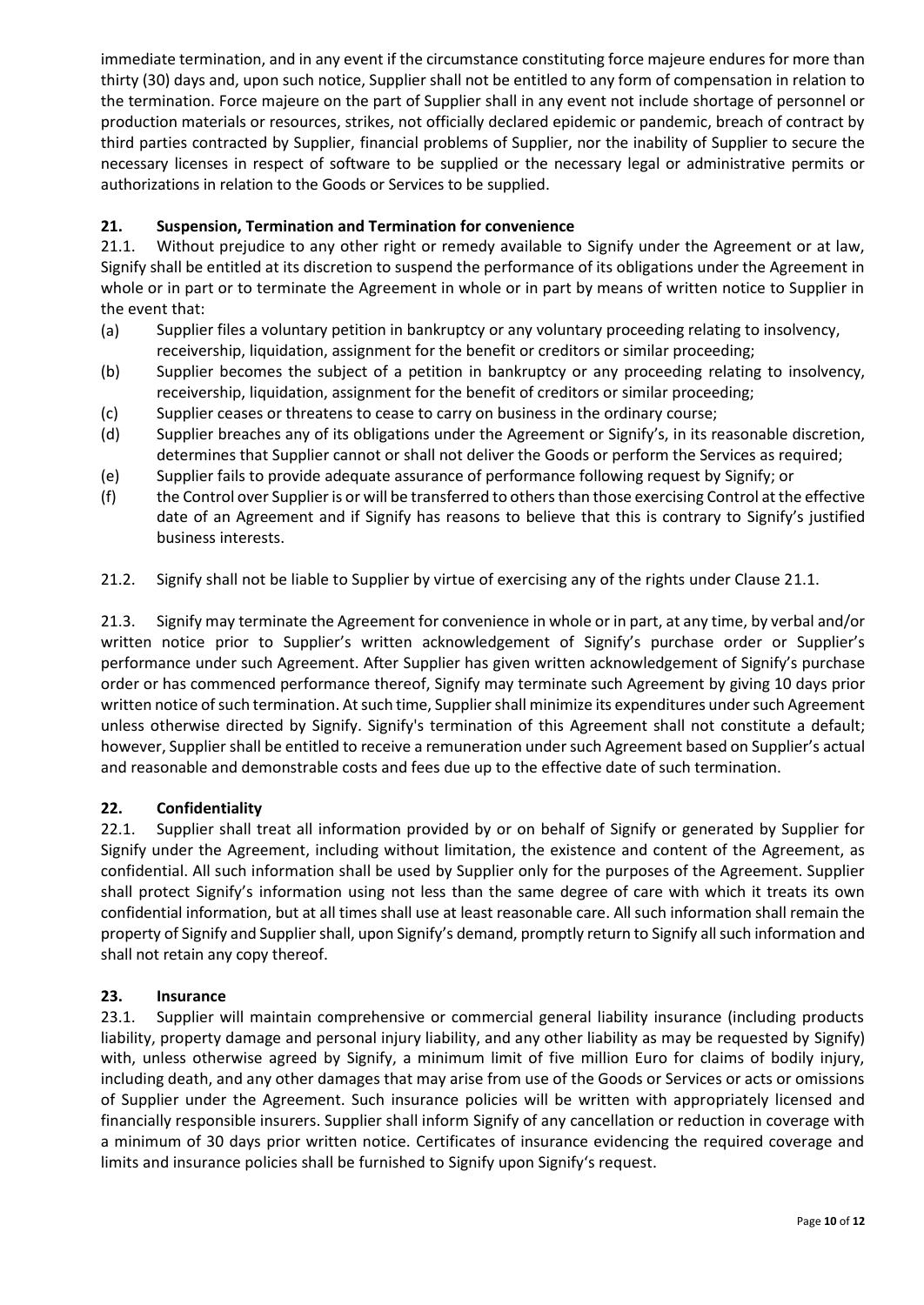### **24. Miscellaneous**

24.1. Supplier shall provide Goods and render Services hereunder as an independent contractor and not as an agent of Signify and nothing contained in the Agreement is intended to create a partnership, joint venture or employment relationship between the parties irrespective of the extent of economic dependency of Supplier on Signify.

24.2. Supplier shall not subcontract, transfer, pledge or assign any of its rights or obligations under the Agreement without the prior written consent of Signify. Any not such pre-approved subcontracting, transfer, pledge or assignment shall be null and void and have no effect vis-à-vis such third party.

24.3. The rights and remedies reserved to Signify are cumulative and are in addition to any other or future rights and remedies available under the Agreement, at law or in equity.

24.4. Supplier shall provide Signify written notice of all product discontinuances twelve (12) months prior to the last order date, including as a minimum Signify part numbers, substitutions, and last order and shipment dates.

24.5. Neither the failure nor the delay of Signify to enforce any provision of the Agreement shall constitute a waiver of such provision or of the right of Signify to enforce each and every provision of the Agreement. No course or prior dealings between the parties and no usage of the trade shall be relevant to determine the meaning of the Agreement. No waiver, consent, modification or amendment of the terms of the Agreement shall be binding unless made in a writing specifically referring to the Agreement signed by Signify and Supplier.

24.6. Supplier acknowledges that Signify adopted an Integrity code and an Organizational Model ("*Modello Organizzativo*"), available at [www.signify.com,](http://www.signify.com/) in compliance with the Legislative Decree n. 231/2001 and inspired by the above mentioned principles. Any failure by Supplier to comply with the provisions of such Decree and/or the Integrity code will be treated as a material breach of the Agreement and Signify will be entitled to immediately terminate it, pursuant to art. 1456 ICC.

24.7. In the event that any provision(s) of these General Conditions of Purchase and of the Agreement shall be held invalid, unlawful or unenforceable by a court of competent jurisdiction or by any future legislative or administrative action, such holding or action shall not negate the validity or enforceability of any other provisions of the Agreement. Any such provision held invalid, unlawful or unenforceable, shall be substituted by a provision of similar import reflecting the original intent of the clause to the extent permissible under applicable law.

24.8. All terms and conditions of the Agreement which are destined, whether express or implied, to survive the termination or the expiration of the Agreement, including but not limited to Warranty, Intellectual Property, Confidentiality and Personal Data, shall survive.

24.9. The Agreement shall be governed by and construed in accordance with the laws of Italy.

24.10. Supplier and Signify each consent to (i) the exclusive jurisdiction of the Courts of Milan (Italy); or (ii), at the option of Signify, the jurisdiction of the entity of Supplier to which the purchase order was placed, or (iii), at the option of Signify, for arbitration in which case Clause 24.11 applies. Supplier hereby waives all defenses of lack of personal jurisdiction and forum non-convenience.

24.11. If so chosen by Signify in accordance with Clause 24.10, any dispute, controversy or claim arising out of or in connection with this Agreement, or their breach, termination or invalidity shall be finally settled solely under the Chamber of Arbitration of Milan rules, which Supplier and Signify declare to be known to them. Supplier and Signify agree that: (i) the appointing authority shall be the Chamber of Arbitration of Milan (Italy); (ii) there shall be three (3) arbitrators; (iii) arbitration shall take place in Milan (Italy); (iv) the language to be used in the arbitration proceedings shall be Italian; and (v) the material laws to be applied by the arbitrators shall be the Italian law.